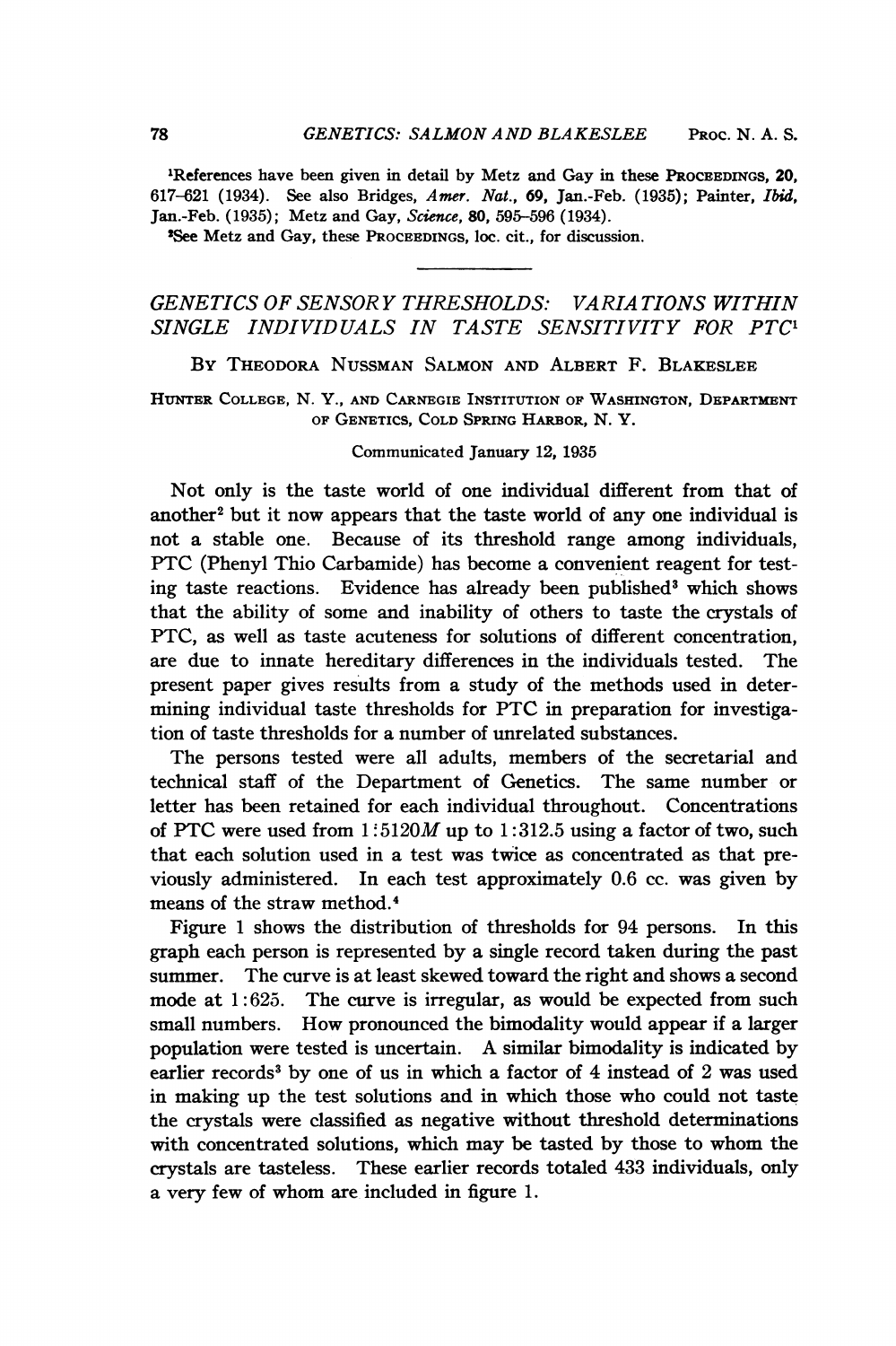To determine whether the correct quantity was being used to insure the perception of a threshold solution by the subject, twelve individuals whose thresholds had been determined previously with 0.6 cc. were tested with increasing amounts of the dilution just below the threshold dilution (i.e., half as strong). Table 1 shows the results. In no case could a half threshold concentration be tasted even when the quantity was increased to a dosage of as much as 10 cc. Some individuals can taste as little as 0.2 cc. of a threshold solution (i.e., the concentration tasted in 0.6 cc.). Five persons kept 5 cc. of a half threshold solution in the mouth exactly one minute without taste, but immediately afterward all reported a taste within a few seconds when given 0.6 cc. of a threshold solution. It would appear, therefore, that 0.6 cc. in a straw is an adequate quantity to use in tests, since the threshold was not lowered by giving larger amounts.

PTC has the widest range of thresholds of any substance so far studied. For this reason perhaps it is more likely to show a "Twilight Zone" of



several dilutions before a distinct threshold is reached. Taste impressions in this twilight zone are uncertain and include sweet, metallic, salt, sour, astringent and sensations which the subjects recognize as different from water, but which they cannot name or describe.

Changes in temperature of solutions appeared to have no material influence on thresholds. Using solutions of half threshold, threshold and twice threshold at about  $8^{\circ}$ C., room temperature and about  $55^{\circ}$ C., no lowering of threshold was observed. Reaction to cold solutions was delayed in some cases. Apparently the solution had to be raised toward mouth temperature before it was tasted.

In a test of the possible influence of the saliva, the tongue was dried with blotting paper and rinsed with water. In no case was a subject able to detect on a blotted or rinsed tongue a solution which under ordinary circumstances was slightly below his threshold. Of 6 subjects who were showing relatively constant thresholds, 2 did not appear to lose their sensitivity to their threshold concentrations, but 4 were rendered less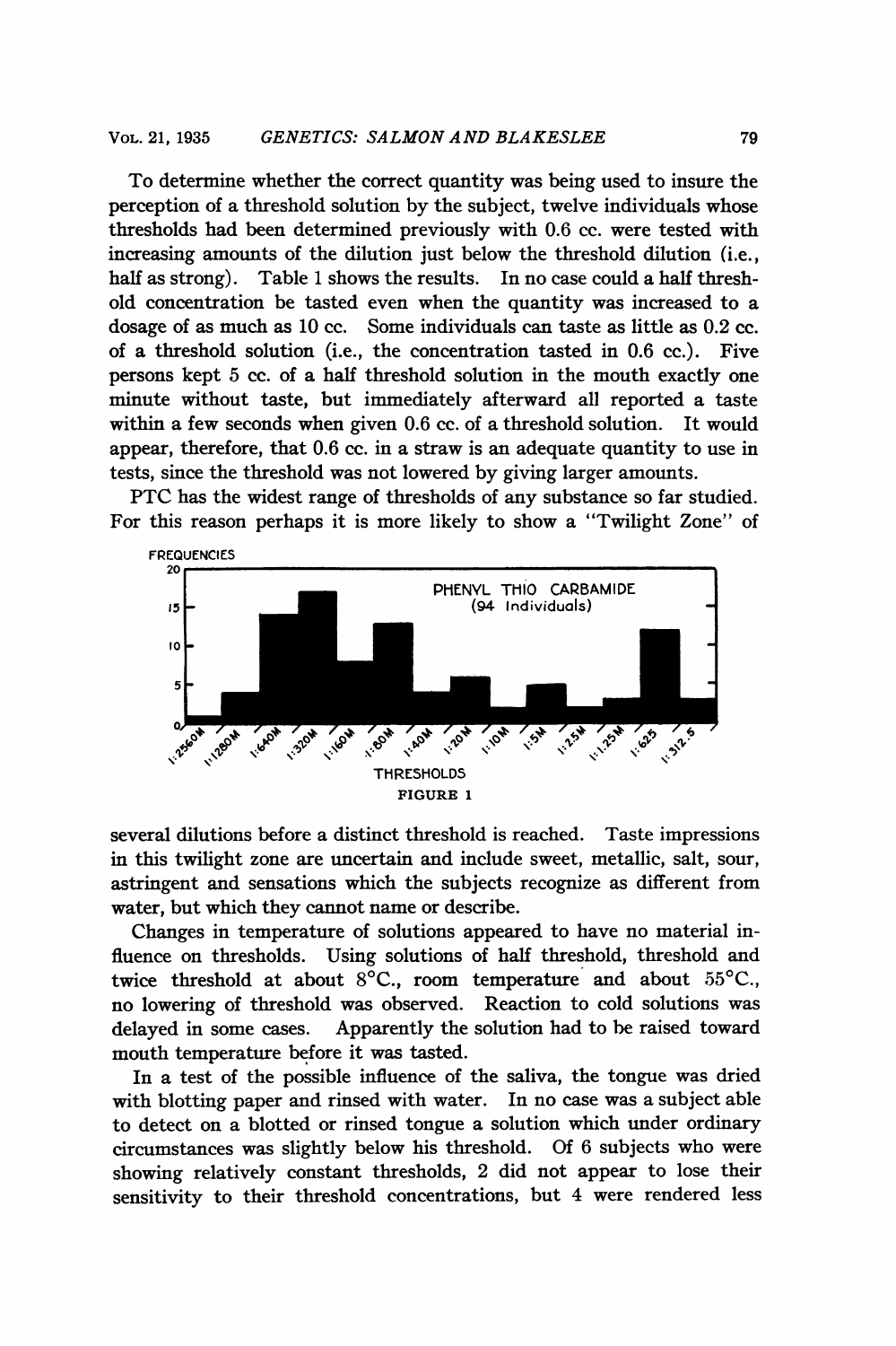|                |                                                                                                                         |           |           |   |                              | TABLE  |        |          |              |                |   |                            |           |
|----------------|-------------------------------------------------------------------------------------------------------------------------|-----------|-----------|---|------------------------------|--------|--------|----------|--------------|----------------|---|----------------------------|-----------|
| <b>SUBJECT</b> |                                                                                                                         |           |           |   | HALF THRESHOLD CONCENTRATION |        |        |          |              |                |   | CONCENTRATION<br>THRESHOLD |           |
| NUMBER         | CONC.                                                                                                                   | $0.2$ cc. | $0.4$ cc. |   | $0.6$ cc. $0.8$ cc.          | g<br>T | ટ<br>જ | ပ္ပ<br>၁ | 10 <b>ຕ.</b> | CONC.          |   | $0.2$ cc. $0.4$ cc.        | $0.6$ cc. |
|                |                                                                                                                         |           |           |   |                              |        |        |          |              |                |   |                            |           |
|                | 1:1250                                                                                                                  | I         | I         | ı | I                            |        |        |          |              | 1:625          | I |                            |           |
|                | $1:1280M$<br>$1:10M$                                                                                                    |           |           | ı | ı                            | ۱      |        | ł        |              | 40M            |   |                            |           |
|                |                                                                                                                         |           |           |   | I                            | I      |        | I        |              | M <sub>3</sub> |   |                            |           |
|                | 1:160M                                                                                                                  |           | ۱         |   | ı                            |        |        |          |              | 1.80M          |   |                            |           |
|                | $1:2500$<br>$1:5M$                                                                                                      |           |           |   | I                            |        | I      | ı        |              | 1:1250         |   |                            |           |
|                |                                                                                                                         |           | ۱         |   | ľ                            | ۱      | I      | l        |              | .2500          |   |                            |           |
|                | 1.650M                                                                                                                  | ١         | l         |   | I                            | ١      |        | ۱        |              | 0.320M         |   | $\ddot{}$                  |           |
|                | 1:1250                                                                                                                  |           |           |   | ı                            |        |        | ı        |              | .625           |   |                            |           |
|                | : 1250                                                                                                                  | ۱         | Ì         | I | I                            | ۱      | I      | l        | ı            | 1:625          |   |                            |           |
|                | $\therefore 1280$                                                                                                       |           |           |   | I                            |        | I      |          |              | $M$ 049:       |   |                            |           |
|                | 1.640M                                                                                                                  |           | Î         |   | 1                            |        |        | I        | I            | .320M          |   |                            |           |
|                | $M$ 040 $\dot{M}$                                                                                                       | İ         | ľ         | I | ı                            | I      | ı      | I        | ᆊ            | 1.320M         |   |                            |           |
| Key:           | - no taste; $*$ different from water, cannot describe as a taste; $+$ slight bitter; $++$ medium bitter; Met. metallic. |           |           |   |                              |        |        |          |              |                |   |                            |           |

sensitive after the treatment, the extent to which the thresholds were raised varying considerably among the 4 subjects. The time of recovery varied from about a half hour to several hours.

Some individuals perceive the bitter in PTC at once when the threshold concentration is reached, others require several seconds before the taste is noticed. In some the taste is fleeting, in others it persists for the rest of the day.

The various subjects have reported all parts of the tongue as responding to bitter stimuli. Some taste it chiefly in the front: others in the middle, sides or back; some in the throat, of whom some include the uvula. At concentrations above threshold, subjects have difficulty in reporting any particular area as most sensitive.

There was at least no strong correlation between the use of i tobacco and sensitivity to PTC.

Various experiments indicated that some persons could not be relied on to keep the same threshold from one test to another. This past summer ten people were tested four times a day over a period of from four to nine days: in the morning upon arriving at \_\_ work, before lunch, after lunch and late afternoon. Figure  $2$ shows the threshold variations of members of the group within the periods indicated. Subject No. 3, with a factor of 2 between the lowest and highest thresholds,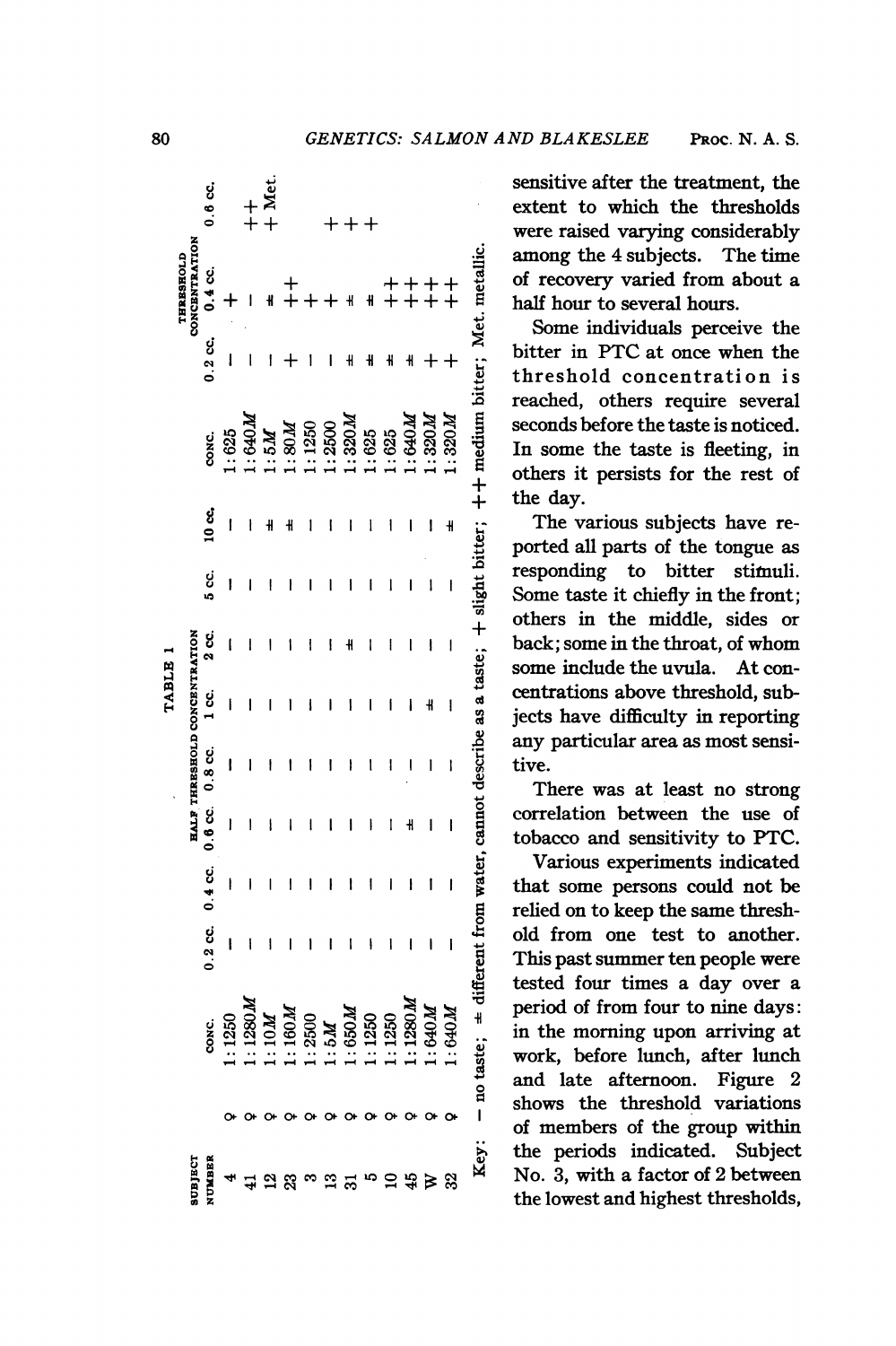was the most nearly uniform, although subjects Nos. 13, 46 and 42, who varied by a factor of 4 between extreme records, were relatively constant; subjects Nos. 18, 28, 41 and 33 varied by a factor of 8; subject No. 12 varied by a factor of 16. Subject  $T$  was the most variable person yet discovered in taste thresholds, with a factor of 256 between extremes.  $On$ three occasions she could detect bitter in dilutions of  $1:2560M$ , but once was not able to taste the solution until it was 256 times as strong, or  $1:10M$ .

Figure 3 shows the taste curves during one day for 7 individuals. **Tests** were made every fifteen minutes after meals, and at least every hour during the remainder of the day. The subjects were asked not to eat between



meals during the day's test. In addition to the regular dilutions made up on the basis of a factor of two, extra solutions half-way between these were inserted with the purpose of detecting any possible rhythm more easily. Differences were observed after so short an interval as fifteen Thus, subject No. 41 at 9:30 A.M. could detect PTC in a diluminutes. tion of 1:2560M, but fifteen minutes later needed a  $1:320M$  solution, which is eight times as strong. Even when the intervals have been made as short as five minutes, there has been no regularity noted in direction of changes after short intervals, which might suggest taste fatigue or an increased reaction from continued or prolonged stimulation. Fatigue is marked in the case of odors, but in our experience with taste this factor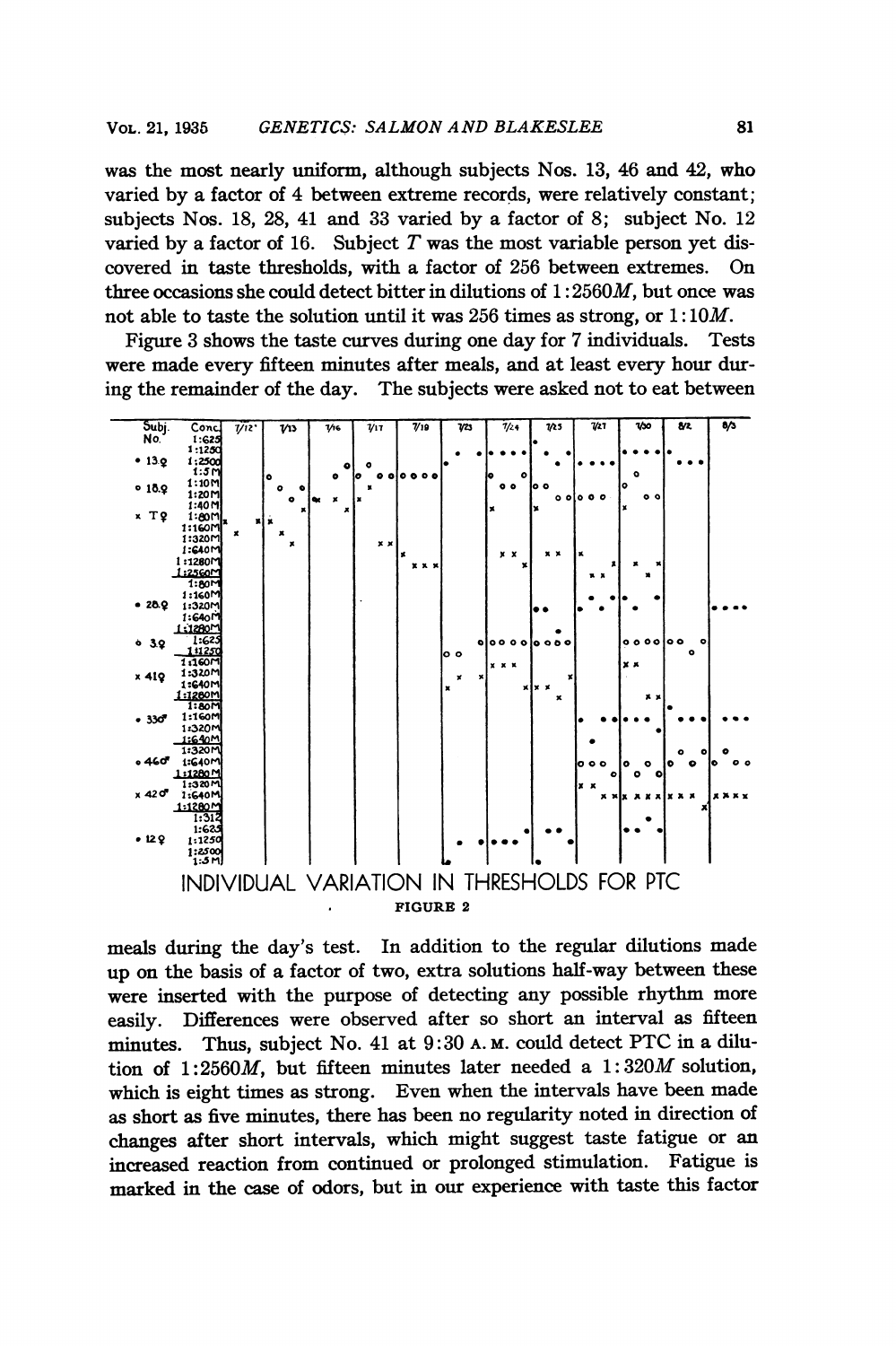apparently may be neglected as at most of relatively minor importance.

Henderson and Millet<sup>5</sup> have shown from a study of twelve subjects that the pH of saliva follows <sup>a</sup> regular daily rhythm, rising during meals and falling again shortly thereafter. The pH of the saliva has earlier been shown by one of us<sup>3</sup> to have no close connection with taste acuity. The lines of taste variation in no way suggest any connection with the rhythmic change in pH of the saliva observed by the authors cited, but the pH of the subjects of figure 3 were not tested.

The number of individuals tested and the limited period of time during



which the tests were continued were not sufficient to give an adequate sample of the range of variability which people are capable of showing at different times. Schrijver<sup>6</sup> reported that for one person who was tested ten times on successive days, the threshold concentration for quinine hydrochloride varied between 0.005 and 0.015 gram per liter and for saccharine, between 0.010 and 0.0175 gram per liter. These thresholds have the factors between extremes of 3 and  $1^3/4$ , respectively, and indicate that the subject was relatively uniform in reactions to the two substances used in comparison with our subjects who were tested with PTC. Such great differences as we have found (from factor of 2 to factor of 256) in single individuals appear not to have been reported before in the literature.